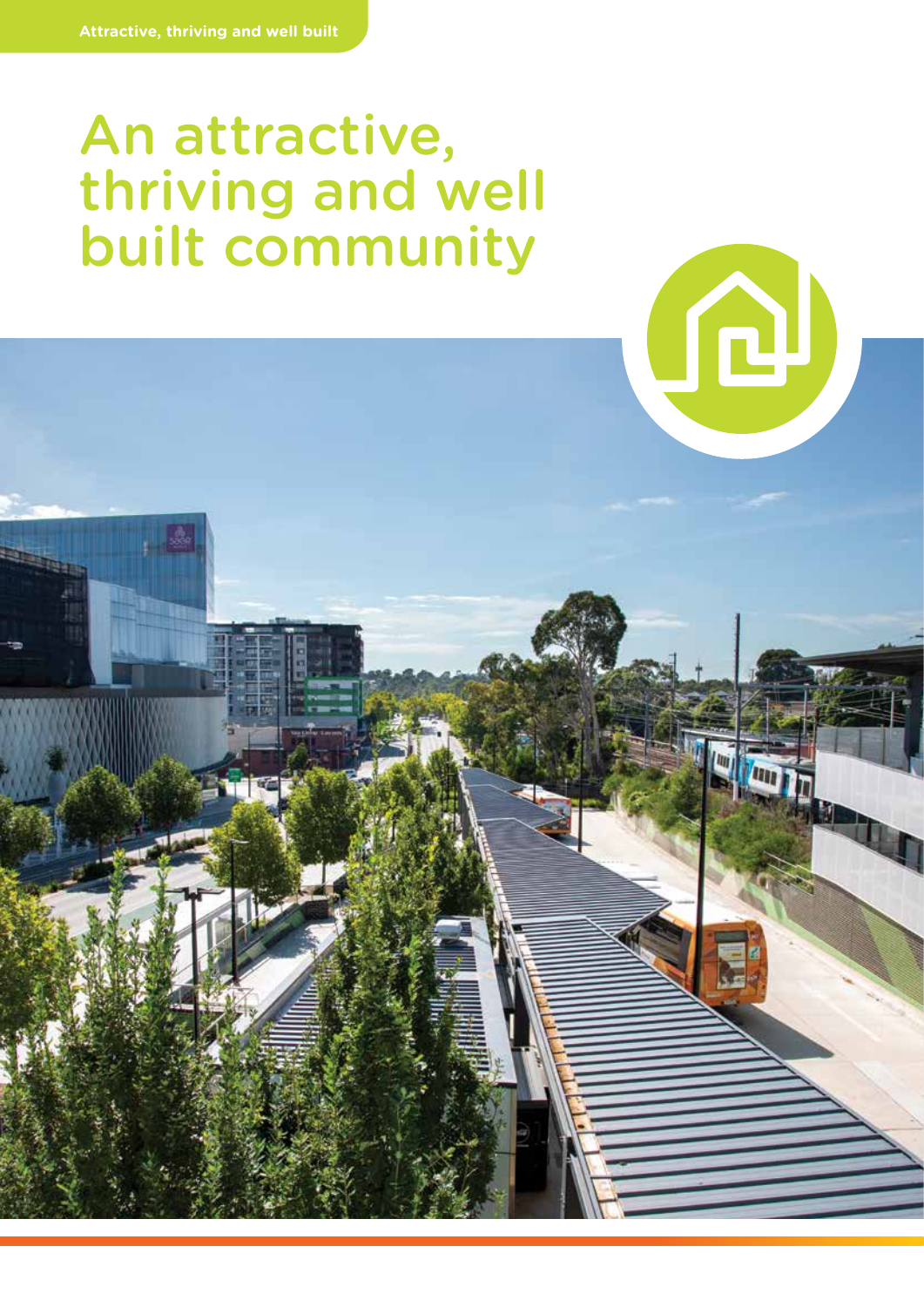

### **Our vision**

**In 2040, Maroondah will be an attractive, sustainable and well built community with thriving activity centres and a network of neighbourhoods where everyone has the opportunity to live, work and play locally.** 

## **Our community said**

We value the diversity of activity centres, business precincts, open spaces and other unique features that contribute to the thriving character of Maroondah. Population growth needs to be approached in a way that is responsive to social needs, demographic change and environmental impacts.

# **The path ahead**

As a community we will strengthen our network of neighbourhoods so that everyone can live, work and play locally. In partnership, we will pursue high quality urban design that enhances the connection between the built, natural and social environments. Council will seek to proactively manage population growth while retaining the unique characteristics of Maroondah.

"Growing up in Maroondah, I have always enjoyed the rich, leafy aesthetics which I believe characterises the area."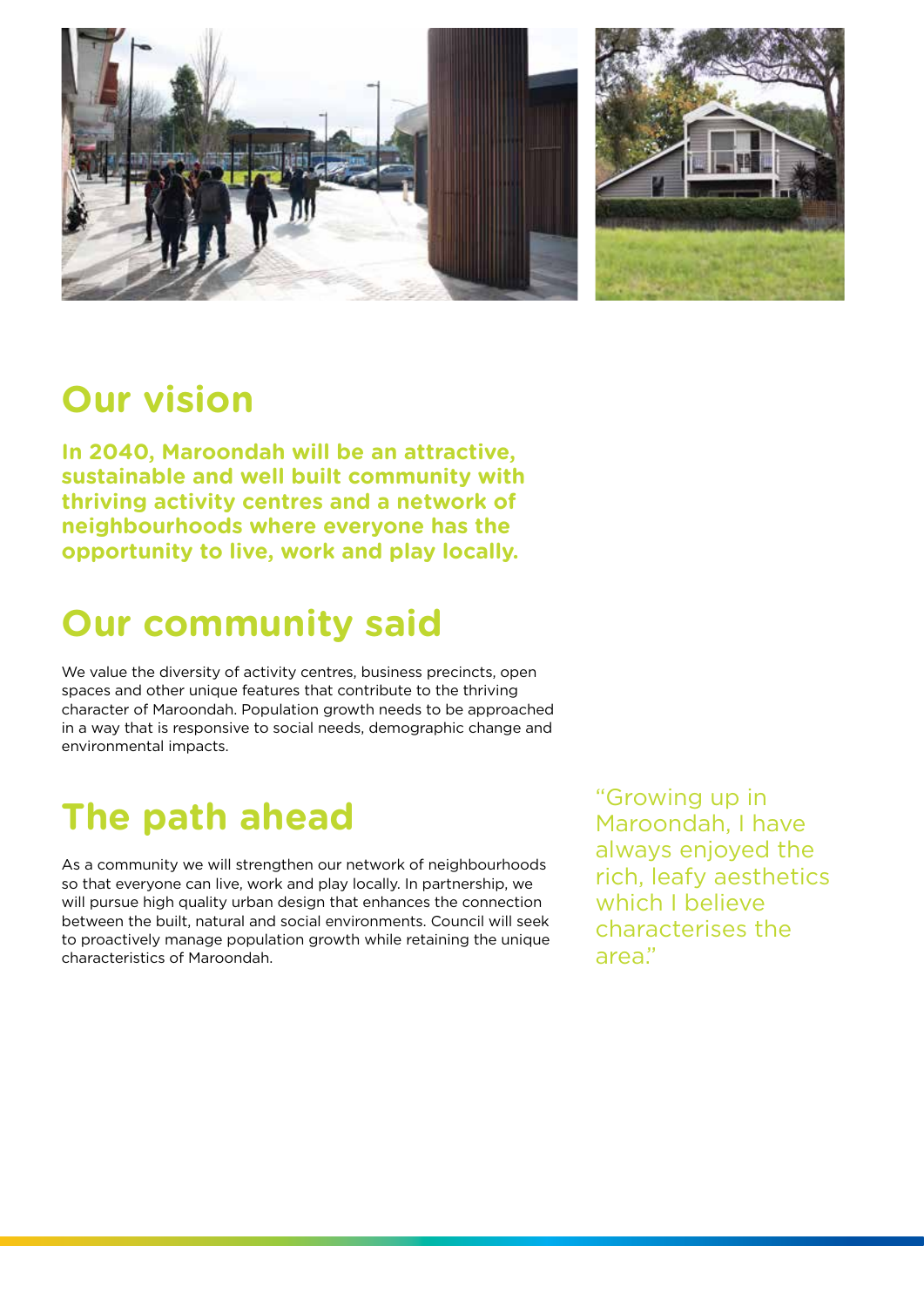### **Key directions**

#### **An attractive community**

- 6.1 Work in partnership to deliver distinctive, attractive and high quality architecture through the use of urban design guidelines and principles
- 6.2 Facilitate urban design that enhances the connection between the built, natural and social environments
- 6.3 Work in partnership to pursue urban design that promotes environmental sustainability, water sensitivity, and community wellbeing

### **A thriving and well built community**

- 6.4 Work towards a network of local 20-minute neighbourhoods across Maroondah where everyone can live, work and play
- 6.5 Develop and implement an urban environment that enhances the desirable attributes of Maroondah to protect and value neighbourhood character, local history and cultural heritage
- 6.6 Encourage high density development in activity centres with access to high quality facilities, services and amenities
- 6.7 Coordinate and advocate for the increased utilisation, longevity and availability of fit for purpose community facilities and spaces that meet local needs and act as key places for neighbourhood connection
- 6.8 Ensure the management of infrastructure and prioritisation of capital works is informed by demographic change, technological advancement, the impacts of climate change, and accessibility for all ages, abilities and backgrounds
- 6.9 Plan for and support a range of multi-use community connection hubs that are inclusive, promote social interaction, encourage lifelong learning, and provide a wide range of services
- 6.10 Facilitate a vibrant day and night time economy through development of high quality public spaces
- 6.11 Work in partnership with other catchment authorities to ensure effective stormwater management and flood mitigation across Maroondah
- 6.12 Invest in Smart City technologies that improve service delivery to the community and reduces costs associated with delivering services